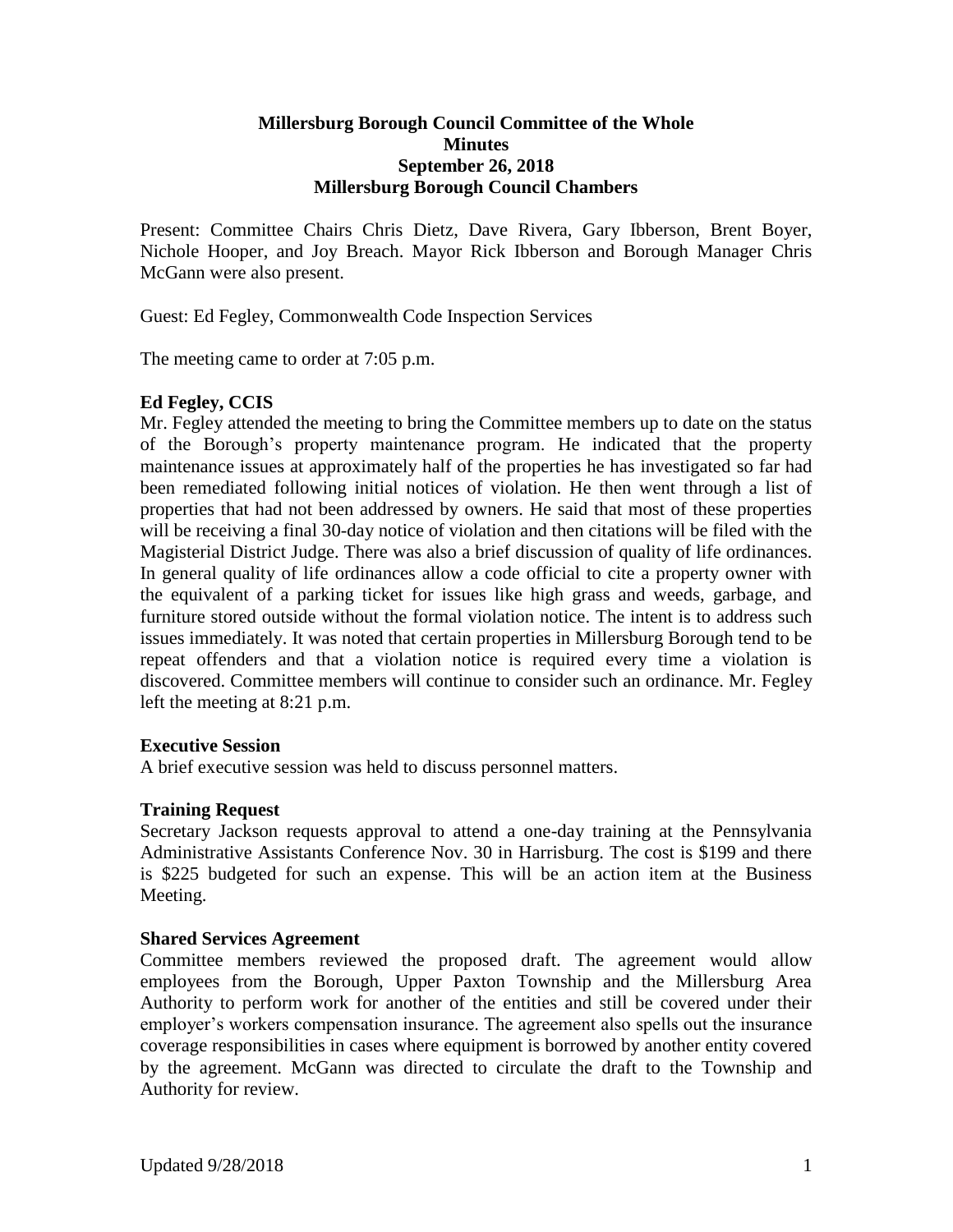## **2019 Fee Schedule**

The draft fee schedule was tabled for further discussion. Committee members were asked to review the draft.

## **State Aid – Volunteer Fire Relief Funds**

The Borough has received the annual state aid allocation for volunteer fire relief associations. The allocation amounts to \$10,699.64. This must be paid out to the Millersburg Fire Company's Relief Association within 60 days of receipt. Approval of this payment will be an action item at the Business Meeting.

### **Swinging Bridge Report**

Committee members were provided with the relevant five pages of the report. Chairman Boyer will assist Manager McGann with getting appropriate price quotes. The report also contains a recommendation for verbiage on proposed caution signs at the bridge. Committee members decided not to pursue the signage at this time.

### **Facility Use Request – Veteran's Day Service**

The VFW Auxiliary requests the use of Veteran's Park for the annual service. The insurance certificate is in order and this will be an action item at the Business Meeting.

### **Facility Use Request – MotorTrend Group**

As reported at the last Committee meeting, MotorTrend would like to do some filming at Riverfront Park. The last date was cancelled due to the river height. They would like to reschedule for Oct. 14. The insurance certificate is in order and this will be an action item at the Business Meeting. A special provision allows for rescheduling due to weather.

#### **Tree removal**

The tree trimming and removal project has been completed as previously approved by Council. The Borough crew took down the Christmas tree, saving us \$350. However, it became necessary to have a tree at Riverfront Park trimmed. This added \$375 to the bill, so the final amount was \$25 more than authorized.

#### **YSM Invoice**

We have an invoice from YSM for the MYO Park project totaling \$2,711.25.

#### **Mold Remediation**

McGann reported that the public works crew discovered some mold growth in the garage. A remediation contractor has provided a rough estimate of \$3,700. After discussion, Committee members directed that the mold be removed in-house with a mixture of bleach and water. Appropriate personal protective equipment is to be worn.

#### **Pine Street Lot**

The Authority Manager has provided some drawings of the site. It appears that there was once a town well on the property. They are investigating and hope to be able to map the exact location of this old well.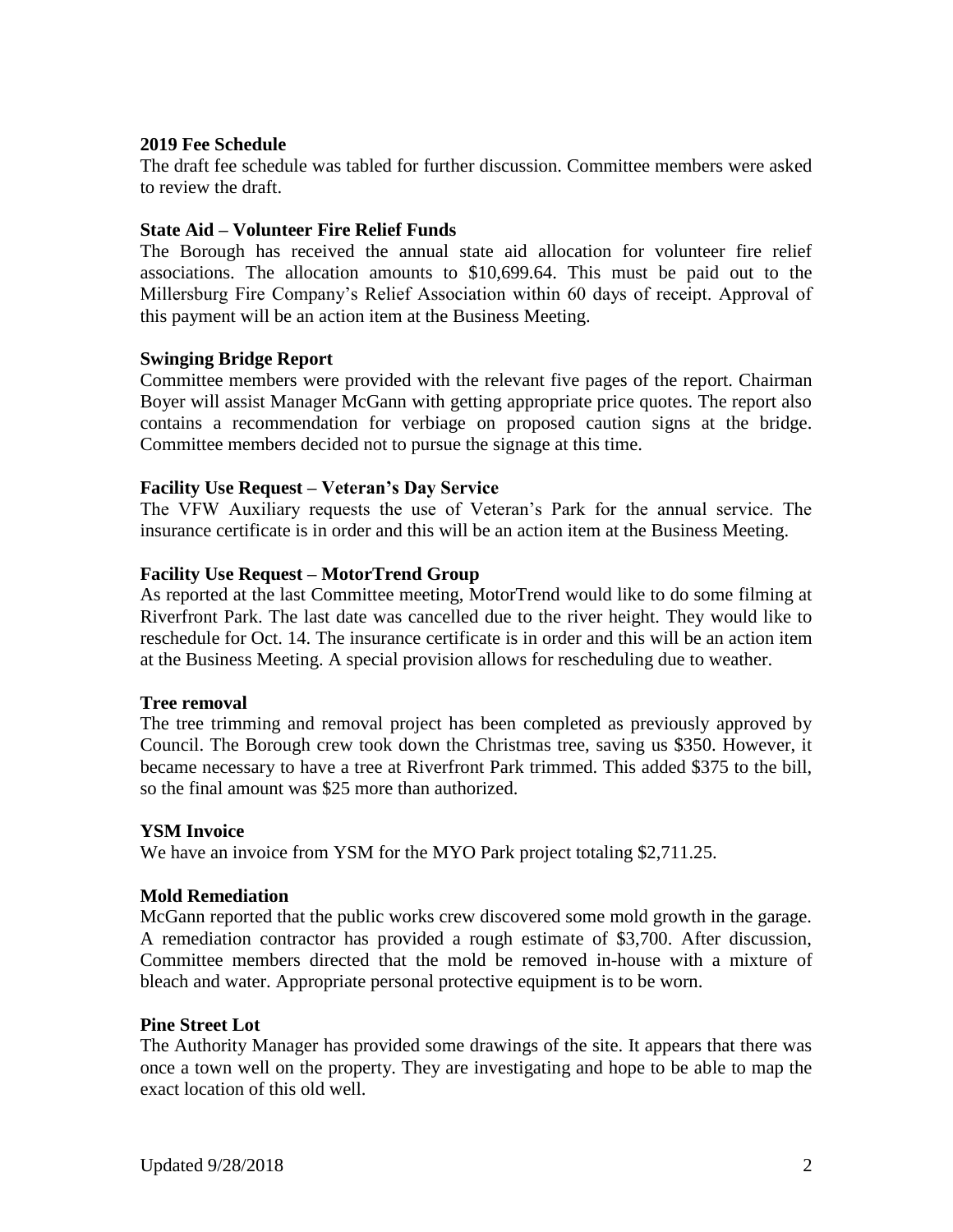# **Storm Water Fees**

McGann reported that Keystone Collections provided some promotional materials indicating that they are equipped to collect stormwater fees if the Borough would institute them under Act 68 of 2013. McGann was directed to add this proposal to items to be discussed when the 2019 budget is developed.

## **Compact Parking Ordinance**

As discussed at the last Business Meeting, LTAP will send a representative to Millersburg to study possible "Right Turn Only" regulations on Market Street.

### **Handicapped Parking Request**

Committee members discussed the request for a handicapped parking space at 422 River Street. Per Section 3354(d)(2) of the Pennsylvania Vehicle Code, municipalities may establish handicapped parking spaces on public streets, upon request, but they are not required to do so. The requirements for establishing such a space were reviewed. A special sign would be required and an ordinance passed for this particular parking space. It was noted that approving one such request would set a precedent that would lead to many more requests for similar accommodations. Historically, the Borough has denied these requests to avoid installing and maintaining numerous dedicated handicap parking signs and spots all over town. Accordingly, committee members agreed to deny the request. McGann will send a formal notification to that effect to the property owner.

### **Zoning Ordinance Amendment**

The Amendment language was reviewed by Committee members. The amendment would address the following items:

- 1. The number of allowable yard sales would be reduced from 12 to 6 per year. It also removes language that would allow properties holding more than the allowable number of yard sales to be considered "commercial" properties.
- 2. Sets regulations for siting mini-cell towers. The appearance of such facilities would need to be approved by Council prior to permits being issues. If deactivated, they would need to be removed in a timely manner.
- 3. Allows by right the installation of solar panels on buildings and ADA ramps. It was noted that zoning permit fees for these items could be reduced substantially since reviews could be done in-house rather than by CCIS. However, both types of facilities still require permitting under the UCC.

The Committee agreed to start the adoption process at the next Business Meeting.

#### **Business Sign Review**

Committee members addressed a trailer containing a business sign that is currently parked on private property on Route 209. Since it is part of a vehicle, it is not technically considered a sign. Rather it is more like a logo on a commercial vehicle. Based on the location, McGann was directed to review the trailer with PennDOT to see if it qualifies as a road-side billboard. McGann did report that he learned Honesdale Borough actually prohibits the parking of any commercial vehicle in a residential district.